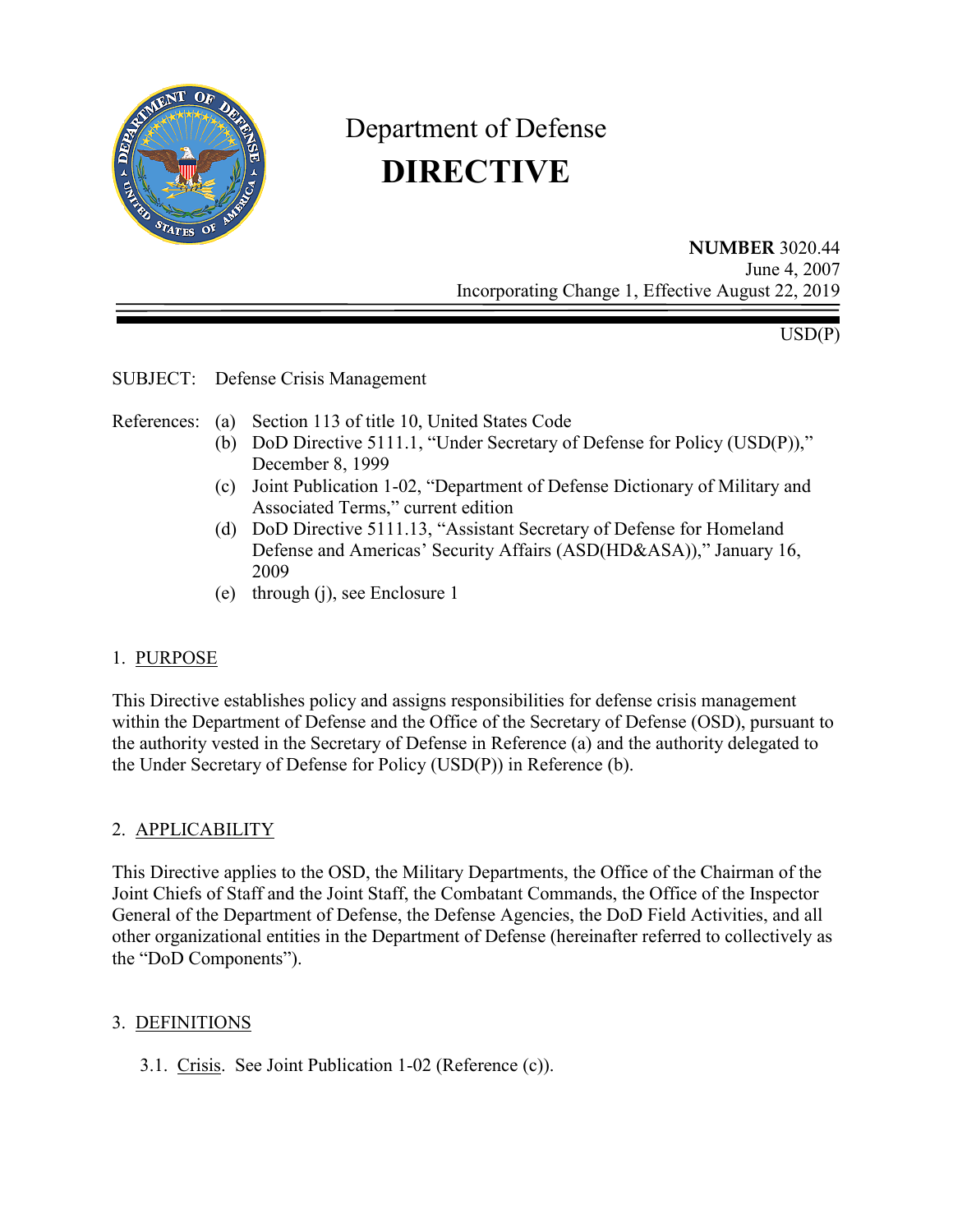3.2. Defense Crisis Management. The process of developing and executing options, as needed, to prevent, mitigate, or respond to a crisis.

# 4. POLICY

It is DoD policy that:

4.1. The Department of Defense shall have a comprehensive and effective defense crisis management capability, coordinated among the DoD Components, to develop and execute options to prevent, mitigate, or respond to a crisis, under all circumstances.

4.2. Defense crisis management planning and operations shall be coordinated among the DoD Components to assure the Department's ability to support the President and Secretary of Defense in crises.

4.3. The OSD shall have a crisis management capability to direct and support the overall Department effort, as directed by the Secretary, under all circumstances.

## 5. RESPONSIBILITIES

5.1. The USD(P), in addition to the responsibilities assigned in DoD Directive 5111.1 (Reference (b)), shall:

5.1.1. Serve as the Principal Staff Assistant and advisor to the Secretary of Defense on defense crisis management matters, and in that capacity shall:

5.1.1.1. Develop and coordinate defense crisis management policy guidance and oversee, in coordination with the OSD Principal Staff Assistants and the Chairman of the Joint Chiefs of Staff, plans, programs, procedures, information, and infrastructure required for effective defense crisis management.

5.1.1.2. In coordination with the Chairman of the Joint Chiefs of Staff, oversee the coordination of defense crisis management planning of the DoD Components.

5.1.1.3. Designate an Assistant Secretary of Defense within the office of the USD(P), consistent with that Assistant Secretary's assigned duties and responsibilities and the specific nature of each crisis, as the senior official responsible for leading the defense crisis management response and ensuring the information needs and other requirements of the Secretary of Defense are met. In accordance with DoD Directive 5111.13 (Reference (d)), the Assistant Secretary of Defense for Homeland Defense and Americas' Security Affairs (ASD(HD&ASA)) is designated the DoD domestic crisis manager.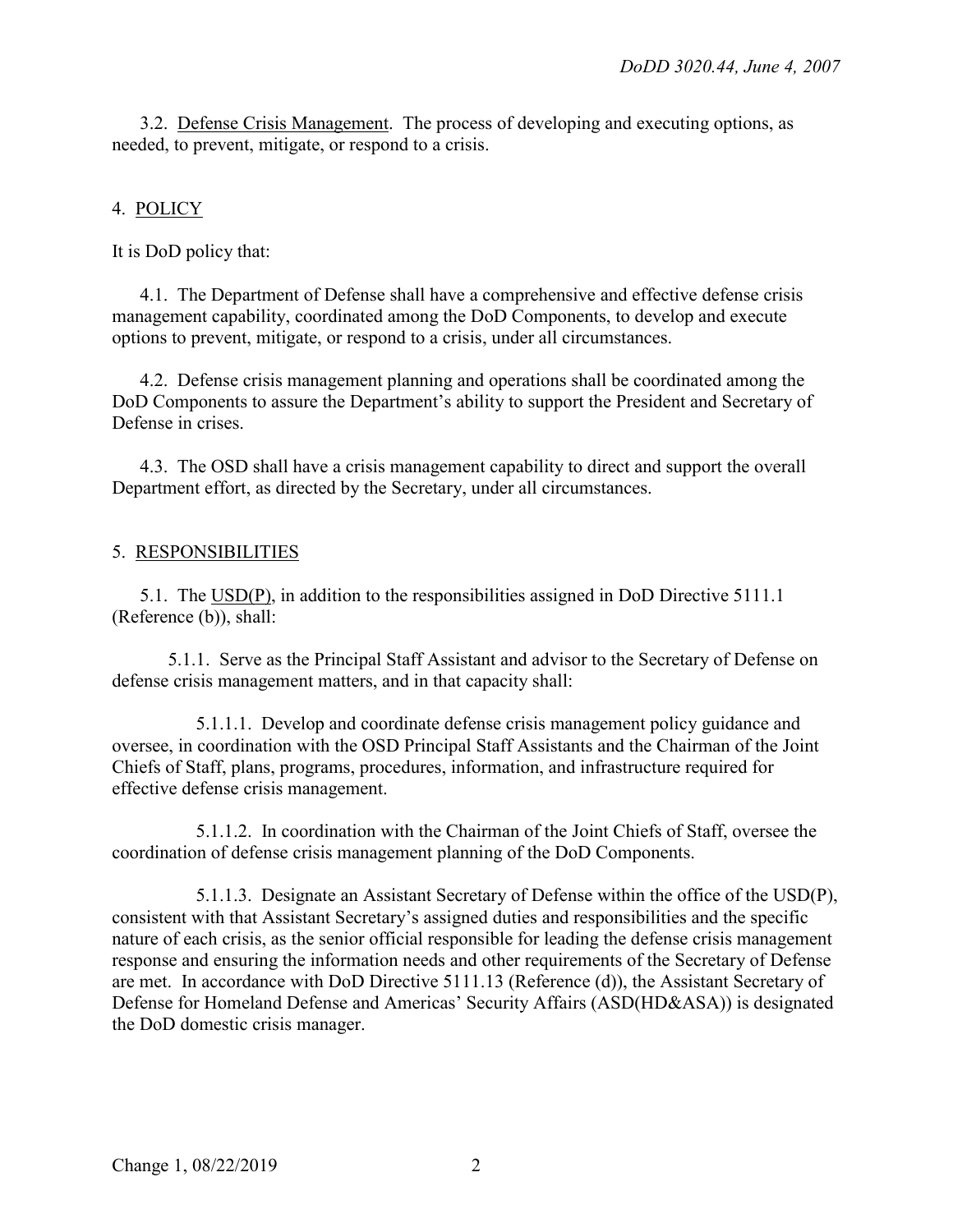#### 5.1.1.4. Designate the **ASD**(HD&ASA) to:

5.1.1.4.1. Establish and oversee, in coordination with the OSD Principal Staff Assistants and the Chairman of the Joint Chiefs of Staff, plans, programs, procedures, information support, and infrastructure required for effective defense crisis management in support of the senior official identified in paragraph 5.1.1.3.

5.1.1.4.2. Coordinate with the OSD Principal Staff Assistants and the Chairman of the Joint Chiefs of Staff to ensure crisis management efforts are coordinated with information management, command and control, continuity, mission assurance, and defense support of civil authority efforts.

5.1.2. Provide oversight, in coordination with the Chairman of the Joint Chiefs of Staff, the DoD Chief Information Officer (DoD CIO), and the Director, Administration and Management (DA&M), for information systems and networks required for defense crisis management activities.

5.1.3. Ensure operations security and public diplomacy requirements are integrated into defense crisis management planning, execution, and operations.

5.1.4. Represent the Secretary of Defense in Federal interagency crisis management matters, and coordinate defense crisis management planning and activities with national domestic and international crisis management efforts.

5.1.5. Determine the requirements for commercial and Federal communications and facilities to support defense crisis management activities and operations.

5.1.6. Ensure defense crisis management activities and operations are included in appropriate DoD exercise activities.

5.2. The Under Secretary of Defense for Personnel and Readiness, in addition to the responsibilities assigned in DoD Directive 5124.02 (Reference (e)), shall provide oversight, in coordination with the Chairman of the Joint Chiefs of Staff, to ensure that the Department's health and training, personnel, and readiness policies, and practices support defense crisis management.

5.3. The DoD CIO, in addition to the responsibilities assigned in DoD Directive 5144.1 (Reference (f)), shall:

5.3.1. Incorporate defense crisis management capabilities and requirements into enterprise-wide DoD telecommunications, information technology, and command and control plans, programs, architectures, and systems.

5.3.2. In coordination with the USD(P), the Chairman of the Joint Chiefs of Staff, and the DA&M, oversee the design, development, and management of telecommunications and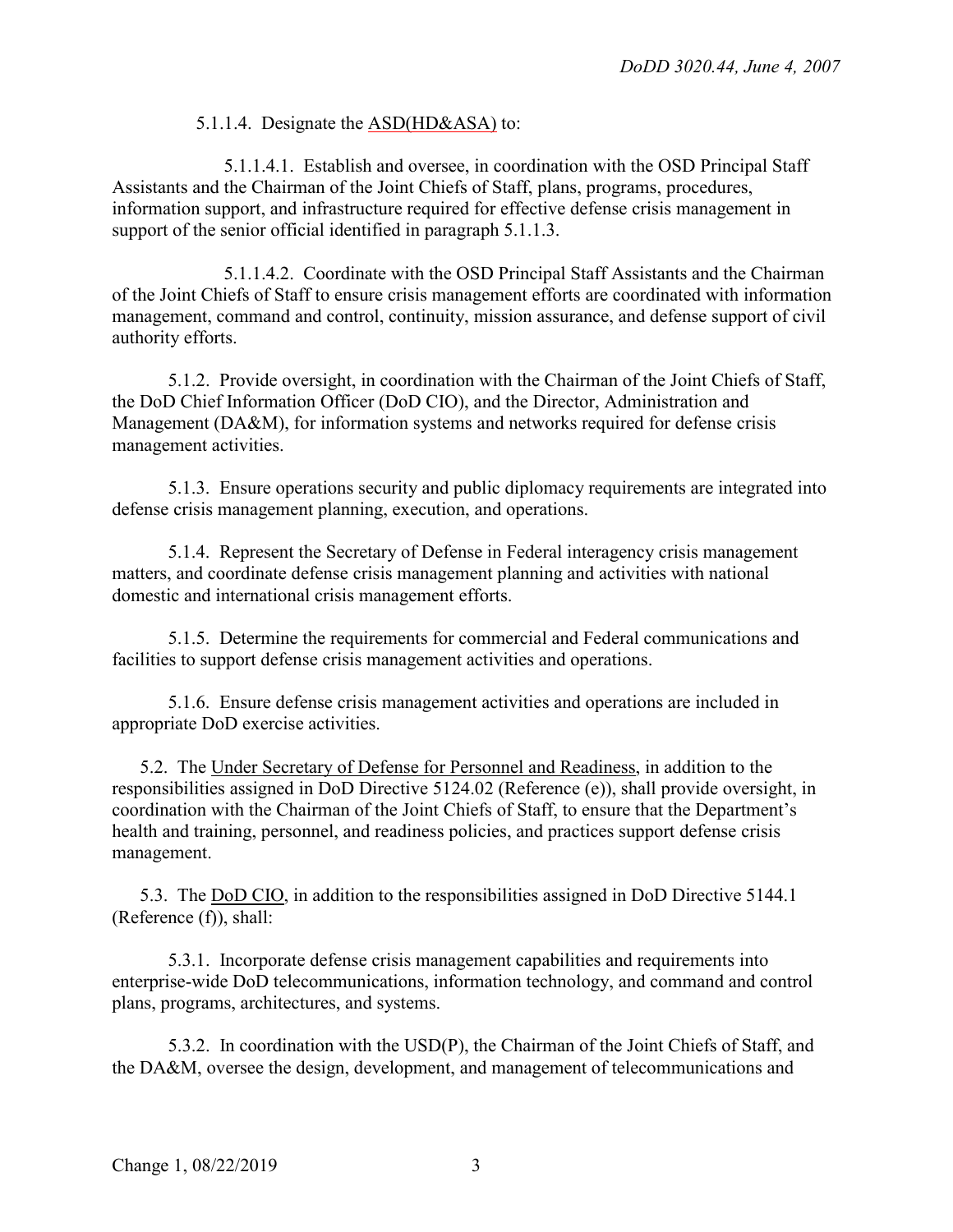information systems required for the conduct of defense crisis management activities and operations.

5.3.3. In coordination with the USD(P), the Chairman of the Joint Chiefs of Staff, and the DA&M, oversee the design, development, and management of information systems for capturing, archiving, retrieving, and exploiting lessons learned from previous crises and crisis training and exercises.

5.3.4. Based on the requirements provided by the USD(P), identify commercial and Federal communication services and facilities to support defense crisis management activities and operations, as required.

5.4. The Assistant Secretary of Defense for Public Affairs, in addition to the responsibilities assigned in DoD Directive 5122.05 (Reference (g)), shall develop public affairs plans, programs, guidance, and procedures to support defense crisis management planning and operations of the DoD Components.

5.5. The DA&M, in addition to the responsibilities assigned in DoD Directive 5105.53 (Reference (h)) and in coordination with the USD(P), the Chairman of the Joint Chiefs of Staff, and the DoD CIO, shall provide the facilities, infrastructure, communications, and information technology systems to support defense crisis management functions in the National Capital Region.

5.6. The Heads of the DoD Components shall establish and maintain defense crisis management capabilities to support DoD and Component defense crisis management requirements.

5.7. The OSD Principal Staff Assistants shall:

5.7.1. Participate in OSD crisis management planning and preparedness efforts.

5.7.2. Provide personnel to support defense crisis management activities, as required by the USD(P).

5.7.3. Identify information, infrastructure, and technology requirements for defense crisis management-related activities and operations.

5.8. The Chairman of the Joint Chiefs of Staff, in addition to the responsibilities assigned in DoD Directive 5100.01 (Reference (i)) and paragraph 5.6., shall:

5.8.1. Serve as the principal military advisor to the Secretary of Defense on defense crisis management-related matters.

5.8.2. Provide advice and support to the USD(P) on defense crisis management policy, planning, and capabilities.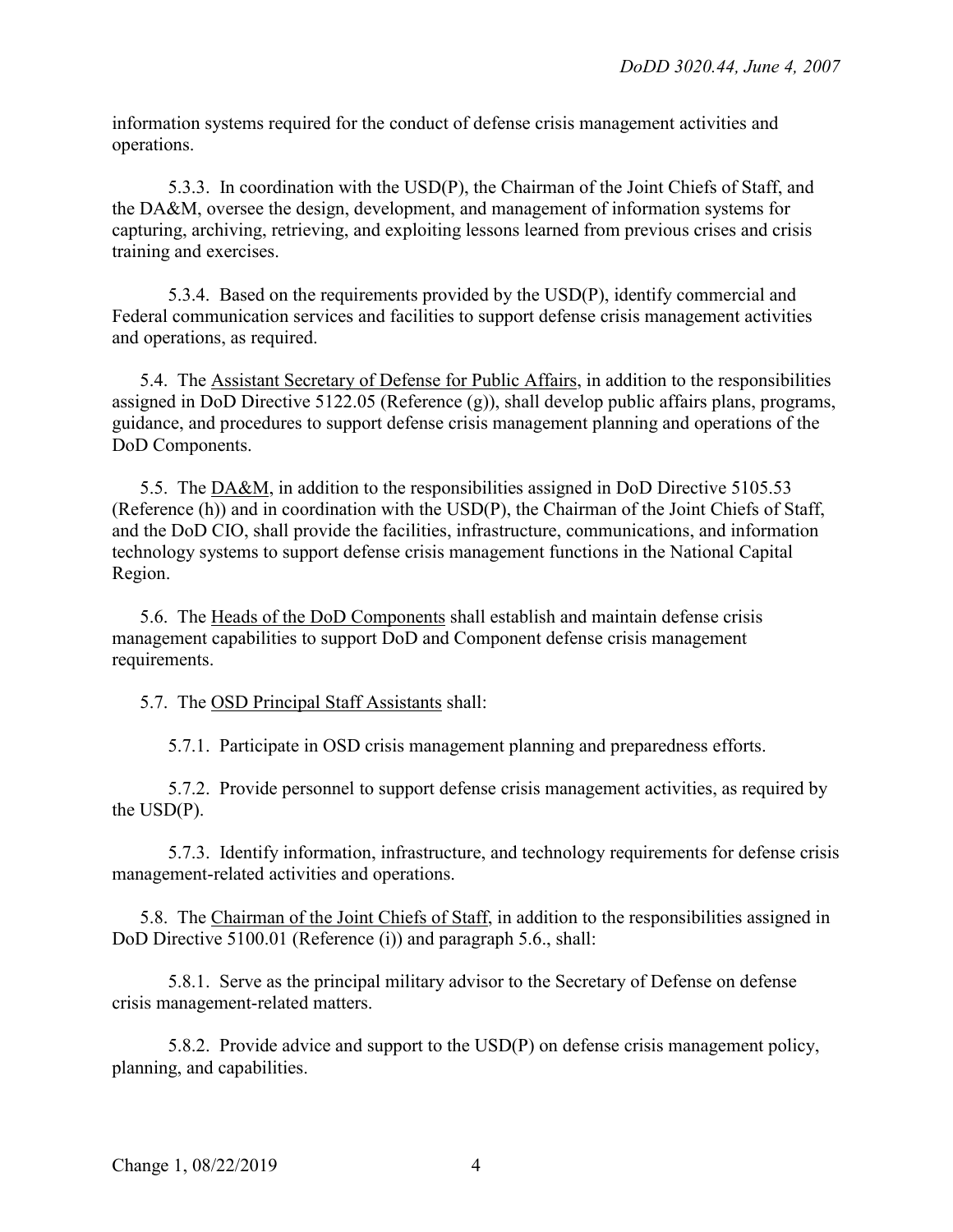5.8.3. Provide guidance on defense crisis management planning and operations to the Directors of Defense Agencies designated as Combat Support Agencies.

5.8.4. Assure the survivability, reliability, and availability of command and control systems comprising the National Military Command System.

5.8.5. In coordination with the USD(P), the DoD CIO, and the DA&M, develop defense crisis management plans, programs, and systems to support and coordinate the development of policy options and military courses of action.

6. RELEASABILITY. UNLIMITED. This Directive is approved for public release and is available on the Internet from the DoD Issuances Website at https://www.esd.whs.mil/DD/.

7. SUMMARY OF CHANGE 1. This issuance is updated to remove expiration language in accordance with current Chief Management Officer of the Department of Defense direction.

8. EFFECTIVE DATE. This Directive is effective immediately.

svolut refamol Gordon England

Enclosure – 1 E1. References, continued